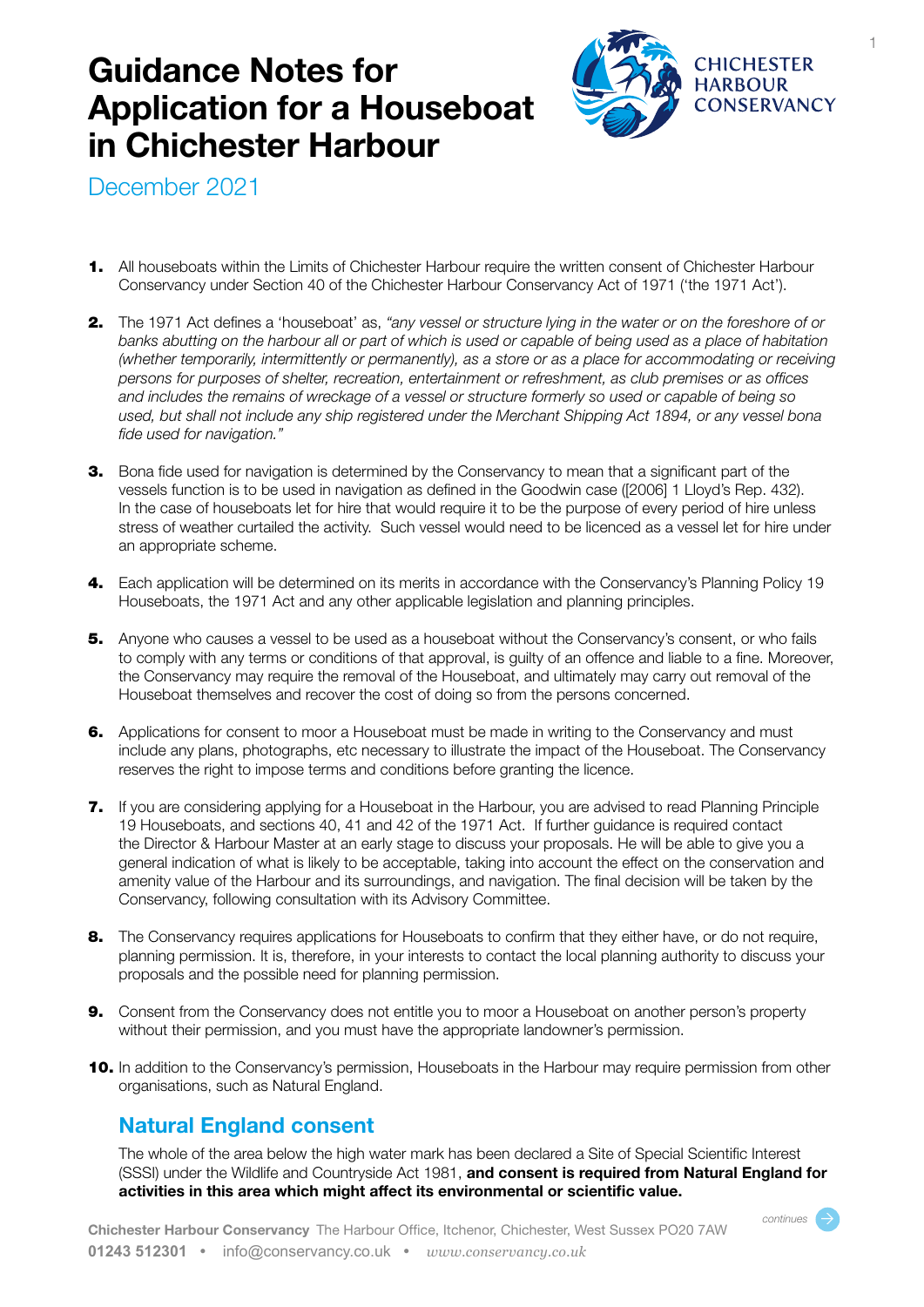

All Natural England consents and assent applications are processed via the regional hub Land Management Support (South) Imss@naturalengland.org.uk

Their website states the following:

*You could get an unlimited fine for an offence under the Wildlife and Countryside Act if you carry out or permit someone else to carry out a controlled activity on an SSSI without Natural England's permission. You could also have to pay to repair any damage to the site.* 

#### www.gov.uk/guidance/protected-areas-sites-of-special-scientific-interest

11. You should send your completed Houseboat application form, and the correct fee to the Director & Harbour Master at the Harbour Office, Itchenor, West Sussex PO20 7AW. He will advise you whether he is prepared to recommend that the Conservancy approve your application (and, if so, what conditions are to be imposed), or whether he recommends that it be refused.

The application will then be considered by the Statutory Advisory Committee and the Conservancy Board at their next quarterly meeting, and you will be notified of the decision shortly afterwards.

- **12.** If the Conservancy has not granted a licence within two months from the date of submitting your application, or such further period as agreed in writing by the applicant and the Conservancy, it is deemed to have refused your application.
- **13.** If you are aggrieved by the decision of the Conservancy to:
	- (1) refuse your application; or
	- (2) impose any terms or conditions on the consent; or
	- (3) require any modification in the application

you may appeal in writing to the MMO within 21 days of being notified (or within 21 days of the date on which the Conservancy is deemed to have refused your application under paragraph 10. above). You can also send an email with details of your appeal to: marine.consents@marinemanagement.org.uk

- 14. The application fee for a Houseboat Licence is as follows:
	- £150 + VAT for charities and Sailing Clubs
	- £400 + VAT for private individuals and commercial organisations
- **15.** A houseboat Licence will be for a maximum of 3-years. One Licence is required per houseboat.
- **16.** An annual Houseboat fee will be the equivalent of the standard harbour dues fee for the size of craft multiplied by 1.5.
- **17.** The Conservancy may consider a range of issues, not explicitly identified in this application and additional conditions may be applied as part of the consent. The consent can be rescinded if these are breached.
- **18.** If you have any difficulties in completing your application form, or you require clarification on any of the matters above, please speak to the Director & Harbour Master in the first instance.

**Please note:** If consent for a Houseboat is granted, it will only apply to the Houseboat detailed in your application.

You must inform the Director & Harbour Master of any changes immediately, however minor, and this may result in you requiring a new Houseboat Licence. Changes may also have implications for consents from other organisations, such as the Local Planning Authority, and Natural England: if in doubt, please check.

You must inform the Director & Harbour Master when the consented Houseboat is in position. Conservancy Officers will inspect to ensure compliance with the consent, and from time to time throughout the continuance of the consent.

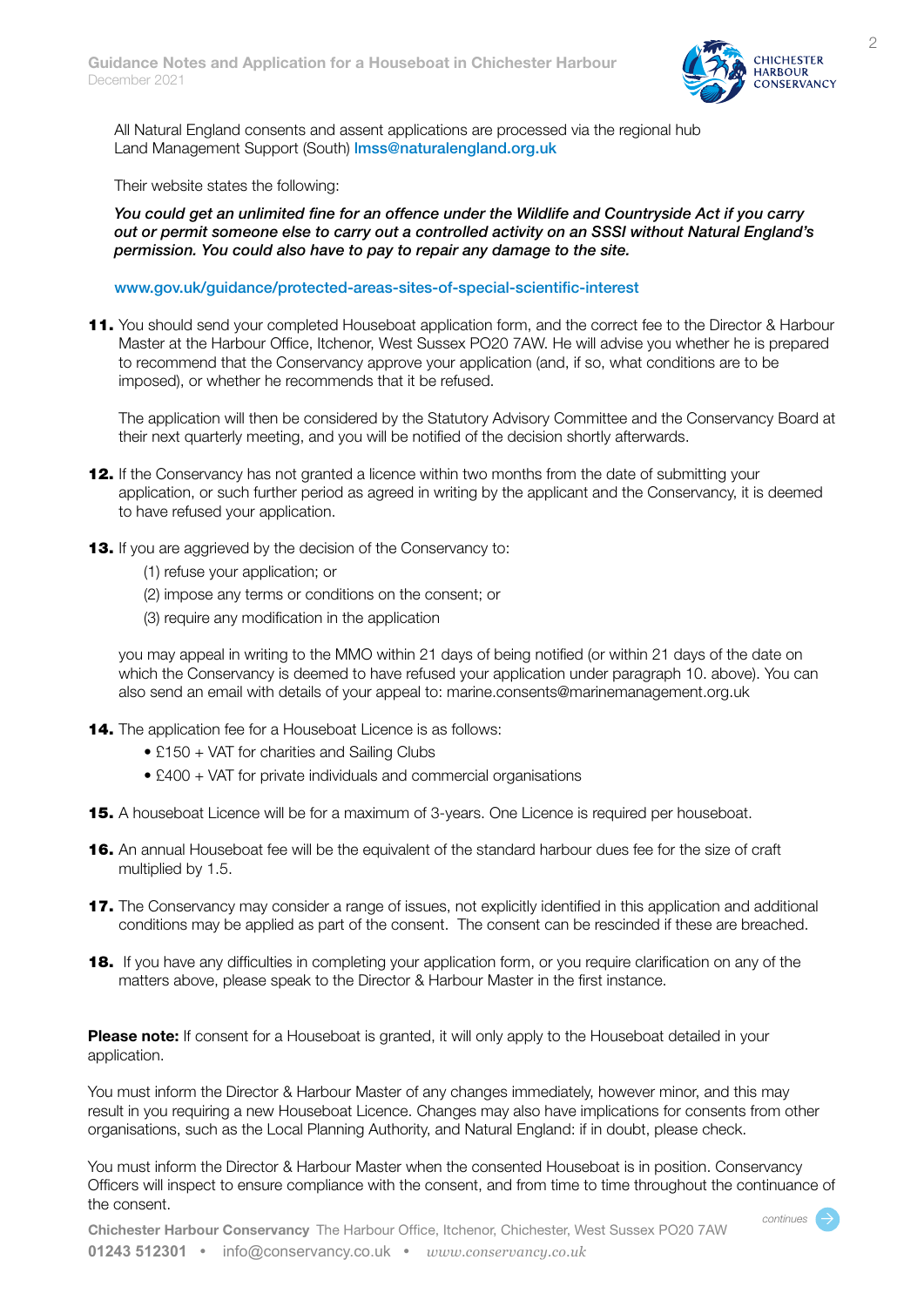

continues  $\rightarrow$ 

## **Chichester Harbour Conservancy**

Chichester Harbour Conservancy Act 1971 (Sections 40)

# **Consent for a Houseboat Application**

**(Please use additional sheets if necessary)**

1. Name, address, email and telephone number of **applicant**:

2. Name, address, email and telephone number of **person making the application**, if different from above:

3. Name, address, email and telephone number of **mooring holder** if different from above: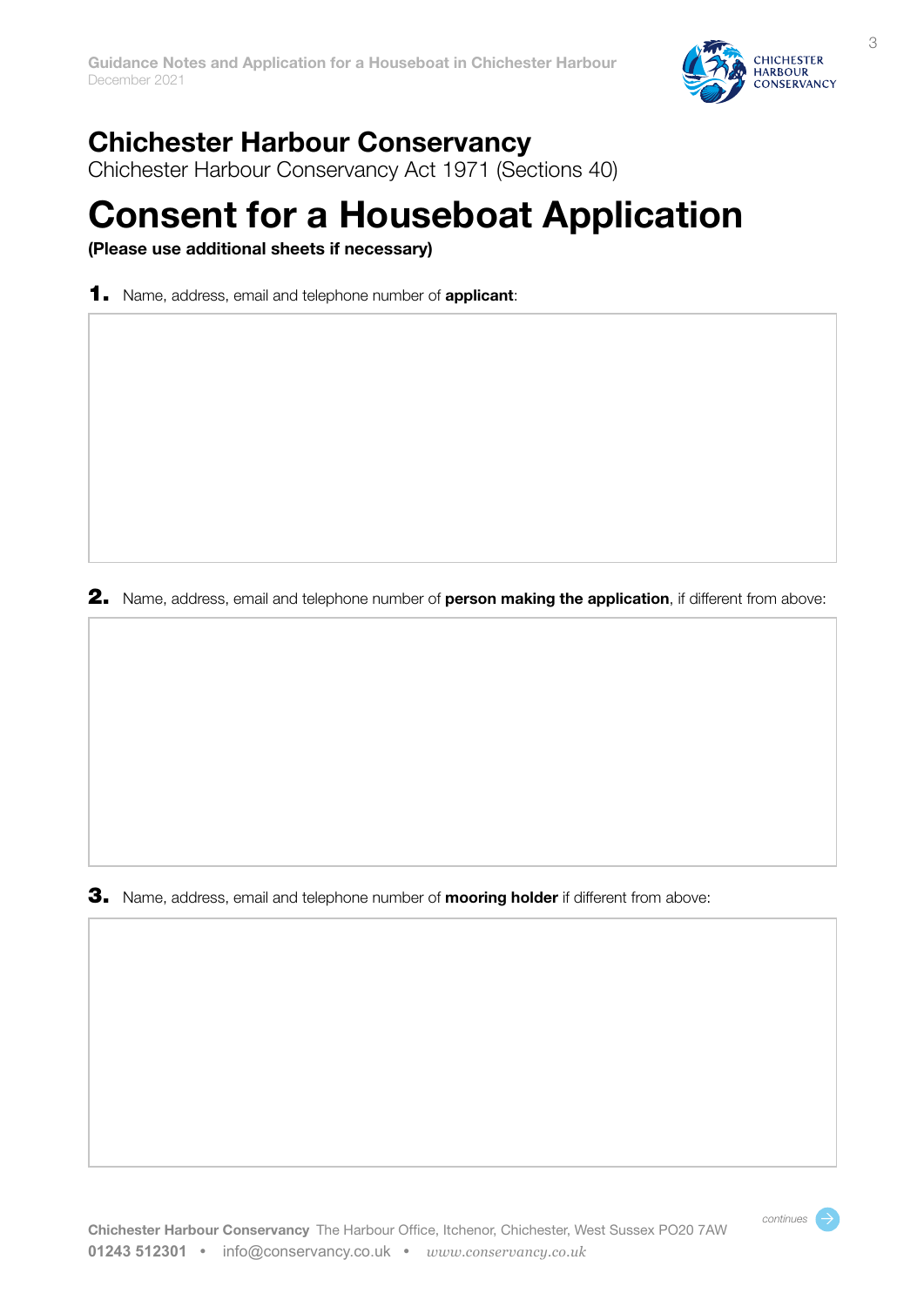

- 
- 4. Full address and location of application site:

5. Full description of proposed houseboat: Description (please include drawings, photographs, plans as appropriate):

6. Please detail any developments on any land associated with the Houseboat, including details of external lighting.

**7.** How many occupants will be using the Houseboat:

8. Detail the seasonal dates the Houseboat will be occupied.